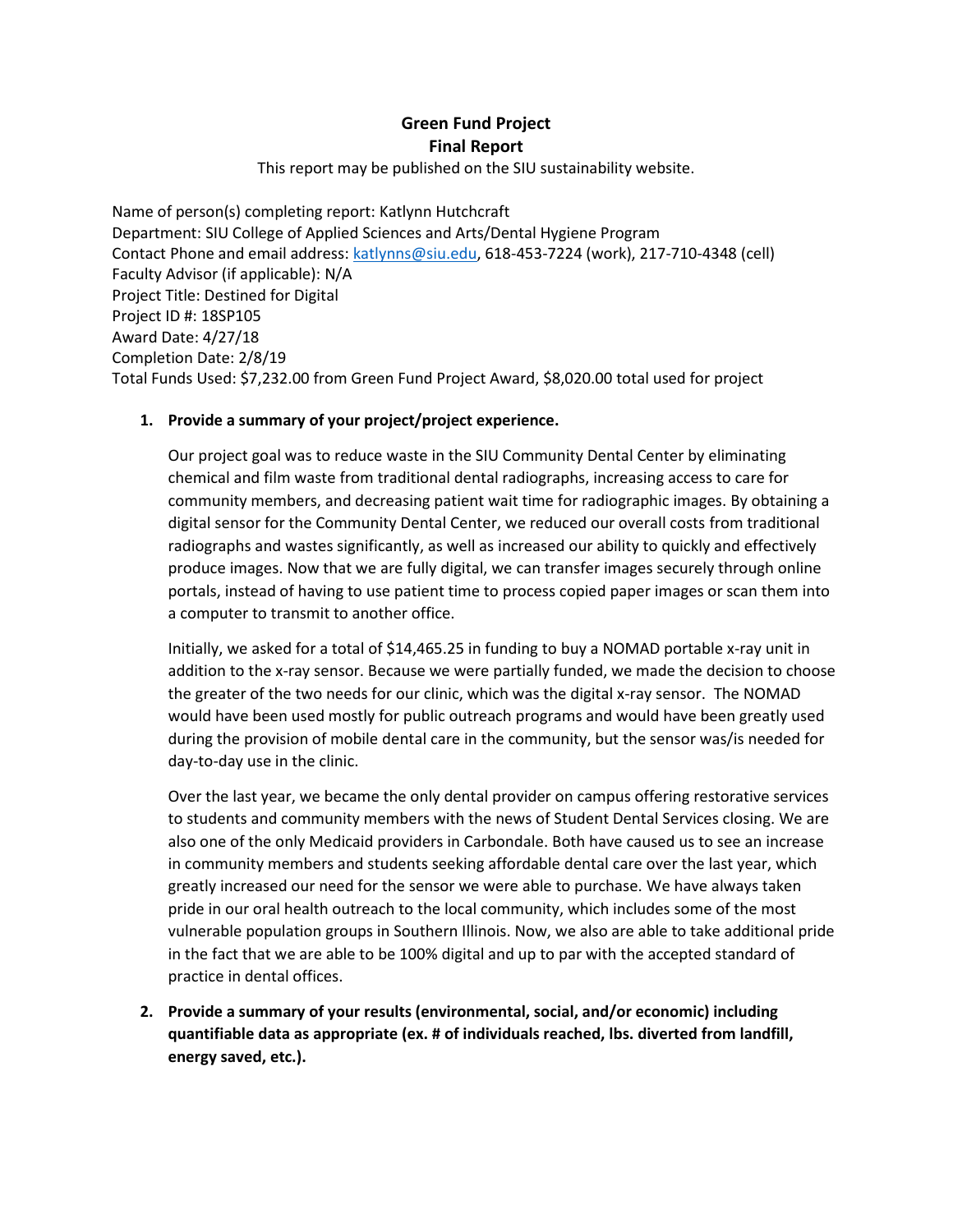We take an average of 4 full mouth series (18 films each), 5 periapicals (single films), 5 2-series bitewings (2 films), and 5 4-series (4 films) per day, which amounts to an average of 107 films/day. Films cost \$85.99 a package, with each film costing \$0.85 to expose and develop. Duplicating film cost \$67.99 per package, which cost us \$0.33 each time we duplicated an x-ray. We averaged that we were spending \$91.79/day on radiographs, with additional \$5.94 to duplicate an entire set of x-rays (18 films), \$0.33/single film, \$0.66/2 bitewings or \$1.32/4 bitewings. Our estimated cost for all paper/chemical products was about \$91.79/day, multiplied by the twelve days a month we were open, which ended up being \$1,101.48/month for radiographs (chemicals, processing, and actual film). With the sensor update, we were able to completely transition to digital, allowing us to discontinue purchasing all film products. The sensor will last for around eight years (per the manufacturer) at a cost of \$84.53/month (total cost divided by 96 months- or, the total cost divided by total months in an eight-year time span). Although our initial sensor cost of \$8,020.00 is substantially more than our monthly cost of fixer, developer, film, and repair to our traditional radiograph developing machine, we have completely reduced our waste footprint in terms of chemicals (developer, fixer, and monthly cleaning material) for processing and plastic/paper used for traditional films, and reduced overall wait time for patients while processing radiographs. We completely reduced our plastic use from traditional films, as well as plastic and paper used to duplicate radiographs for the patients to take home or to another office. An additional benefit for eliminating chemical waste is that we now no longer must smell the chemical odor or encounter the chemicals previously used, which were toxic to the skin and sensitive to the mucous membranes.

Additionally, an average of 30 dental hygiene students rotate through the SIU Community Dental Center per year as part of their rotational site requirements to graduate from SIU Dental Hygiene. Due to our ability to purchase this sensor through the Green Fund, we can provide each hygienist with additional training that will prepare the students for the workforce and future experiences as clinicians.

In summation, we have elevated ourselves to the community by claiming our place in an everchanging, updating dental world by implementing digital radiography in our practice. Use of radiographic sensors reduce the process of taking and developing x-rays from 15-20 minutes to instant results, eliminating all processing time, in addition to providing cost-saving benefits. By streamlining the process and adding the additional sensor, we have been able to accept new patients and treat more community members who may have a dental emergency and need a diagnostic appointment. Furthermore, digital radiography has been proven to reduce patient exposure to radiation over traditional films, thus improving our ability to provide quality, holistic dental care to all patients.

**3. Summarize how your project promoted the Green Fee/Sustainability on campus including, but not limited to, flyers created, screenshots of website, signage, etc. Please include website links, if applicable. (Reminder: you are required to promote your project using at least 2 items from the awardee website promotion list.)**

We produced fliers that were distributed throughout Carbondale and the surrounding community promoting our clinic and the sustainability we have been able to achieve, updated our SIU Community Dental Center website to reflect the positive environmental changes in our clinic and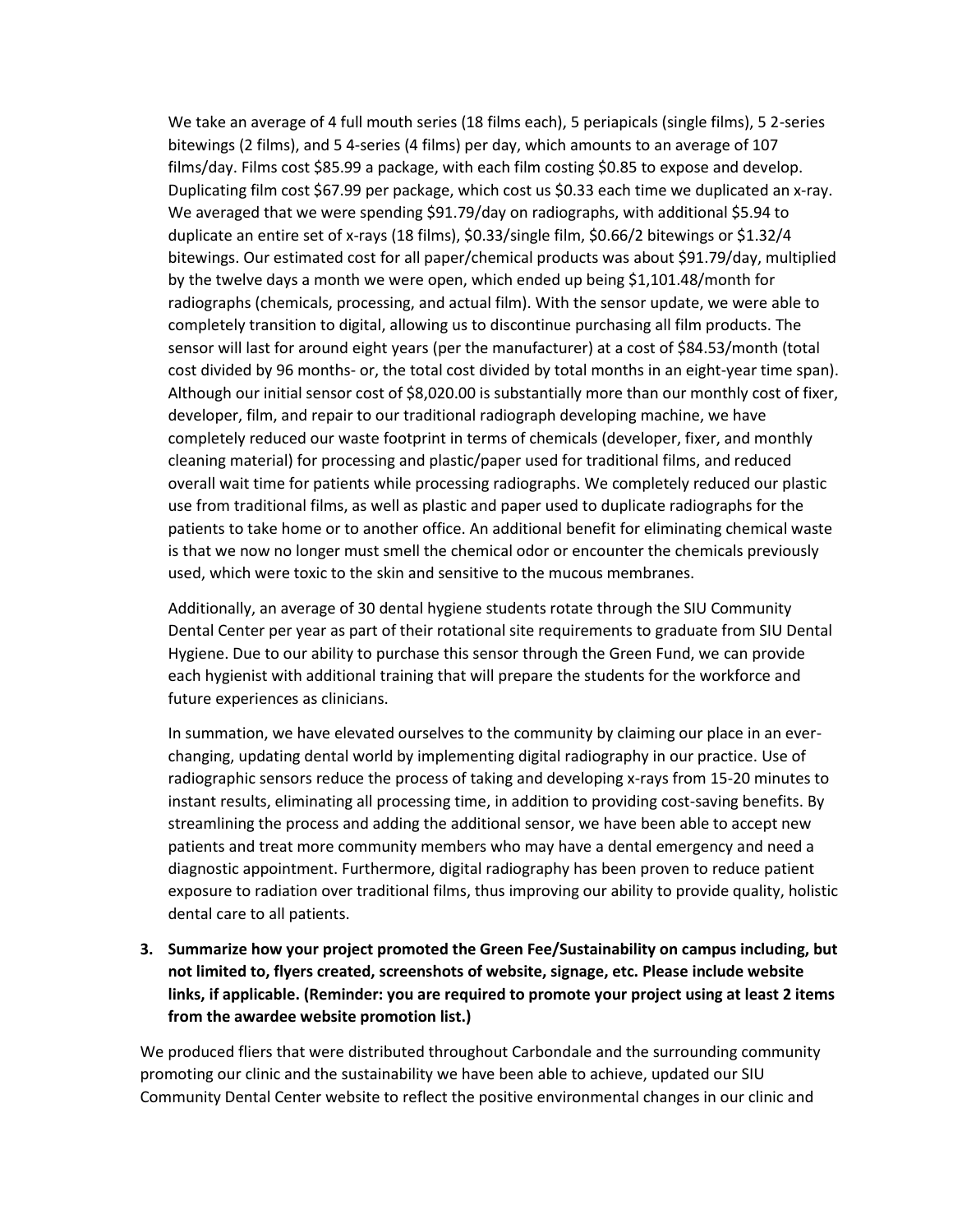promote the Green Fee/Sustainability, as well as produced several Facebook updates to inform our followers and patients of our new "green/sustainable" status on campus. Flyers have been provided at the SIU Community Dental front desk as well. Recently, SIU Community Dental Center's dentist, hygienist, and clinic manager participated in a ribbon cutting ceremony to promote the clinic and the positive changes made over the past year.

-SIU Community Dental website[: https://sah.siu.edu/cdc.php](https://sah.siu.edu/cdc.php)

-Facebook: SIU Community Dental, https://www.facebook.com/siucommunitydental/

- **4. Provide evidence of how you used the Green Fund Marker in your project.**  Pictures have been included, attached to this email. We hung the Green Fund Marker by our front desk area, as well as placed it on two walls in the operatory where our clinicians take the radiographs.
- **5. Is there anything you would do differently if you were to do a similar project in the future? If so, please describe.**

If we were to do a similar project in the future, we would work to incorporate more outside programs into our investments. This time, we were so focused on the project at hand and updating our equipment that we were unable to focus on working with other programs to provide collaborative research.

**6. Provide as an attachment to the email (see email address below) a minimum of 5 digital images. Images should be of high a quality as possible and be attached in jpg format, if available. Images will be used to promote interest in sustainability projects on campus and may be used on our website and in other promotional material. These can be photos of the progress of the project or the completed project. Provide captions for photos here.**

-Operator with sensor- clinician Savannah holding our new sensor -Patient with sensor- clinician taking x-rays with new sensor -Patient with sensor 2- patient (with parental consent) receiving x-rays -Patient with sensor 3- patient receiving x-rays -Patient with sensor 5- patient receiving x-rays -Ribbon cutting- Dr. Levinson (clinic dentist), hygienist Katlynn, and Renee Lipe (clinic manager/hygienist) taking part in a ribbon cutting to celebrate the new sensor addition -Website 1- screenshot from our SIU Community Dental Center website update -Website 2- screenshot from our SIU Community Dental Center website update continued -Facebook post 1- screenshot from our ribbon cutting post -Facebook post 1 continued- screenshot from our ribbon cutting post -Facebook post 2- student clinicians Savannah and Carly holding our marker at the front desk

**7. List suggestions for the SIU Sustainability Council to improve the Green Fund Award Process here:** No suggestions- thank you for this wonderful opportunity!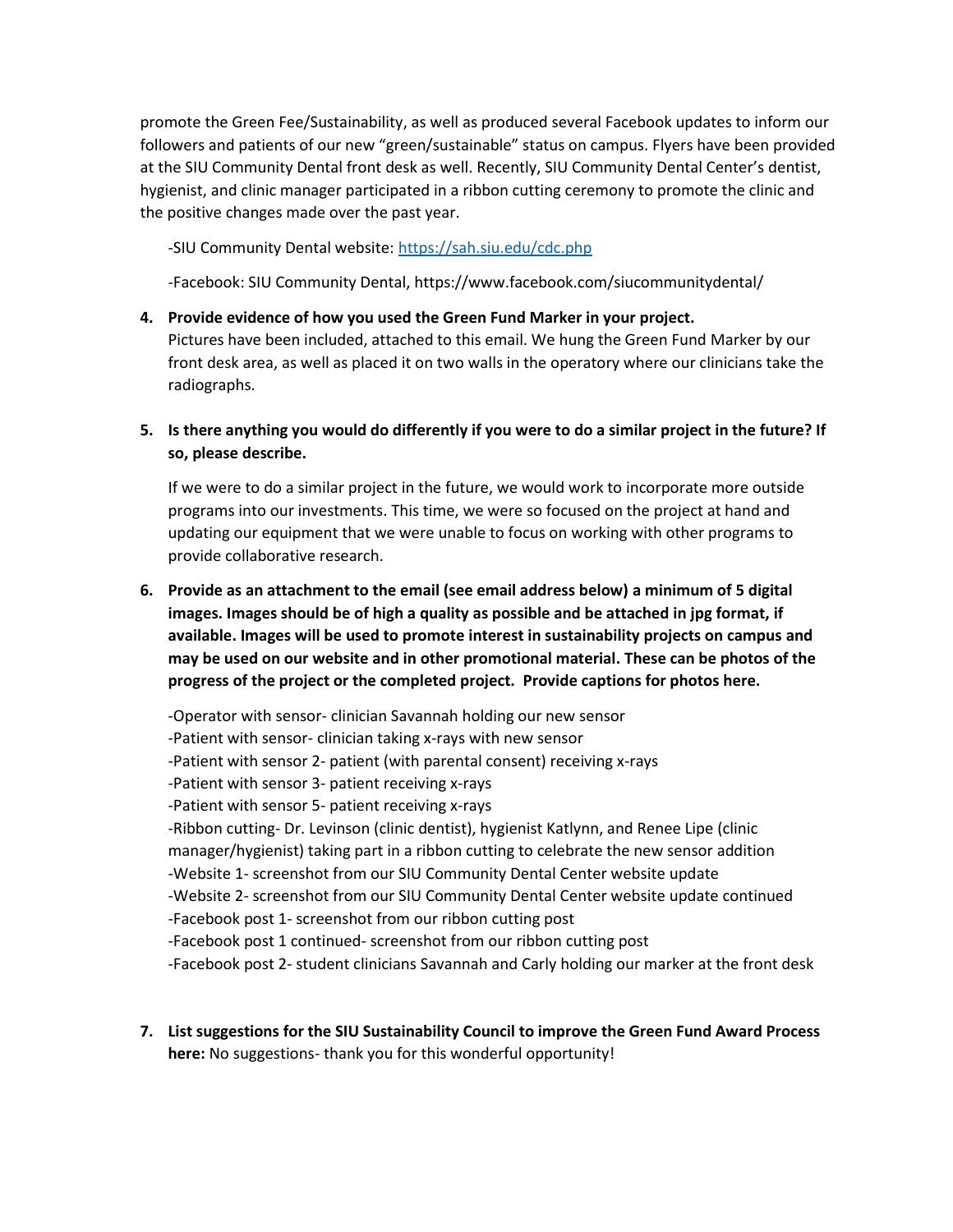Final Report forms should be sent electronically, in editable Microsoft Word format, to [greenfund@siu.edu.](mailto:greenfund@siu.edu) This should be completed before requesting final reimbursement. A Sustainability Council designate will review final reports before releasing funds.

## **Images below: Patients with sensor**